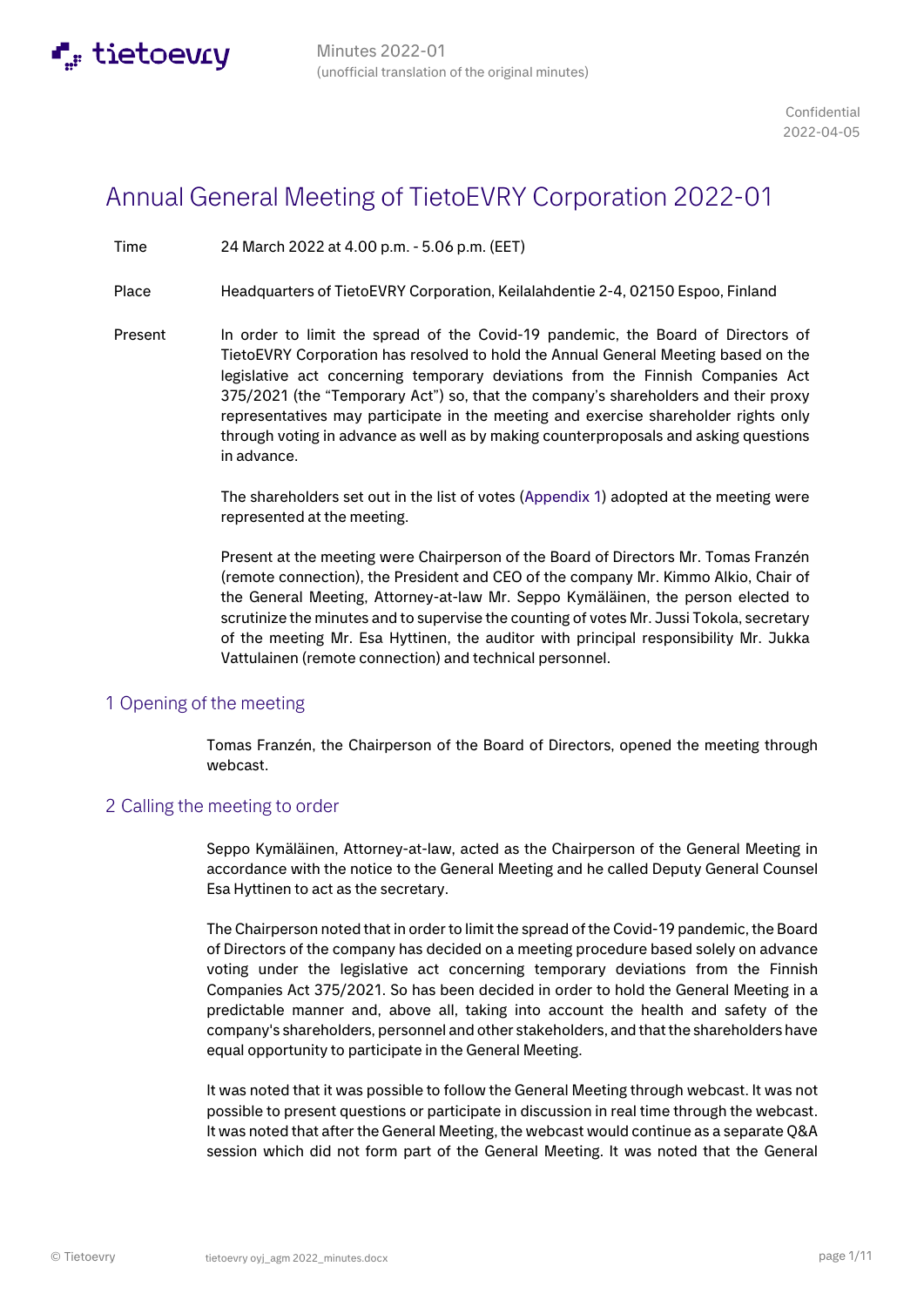

Meeting was held primarily in Finnish and partly in English and translated simultaneously into Finnish and English over the webcast.

It was noted that TietoEVRY Corporation's Shareholders' Nomination Board's proposals to the General Meeting were published by a stock exchange release as well as on the company's website on 31 January 2022 and the proposals by the Board of Directors by a stock exchange release as well as on the company's website on 17 February 2022. The proposals were also included in the notice to the Annual General Meeting published on 2 March 2022. It was noted that the other documents and information required by the Finnish Companies Act and Securities Markets Act had as well been available on the company's website for the period required by the Companies Act prior to the General Meeting.

It was recorded that by the deadline on 7 March 2022 at 4 p.m. (EET) no counterproposals by shareholders requiring a vote had been made. The shareholders have had the right to ask questions referred to in Chapter 5, Section 25 of the Companies Act by 11 March 2022. It was noted that by the deadline no questions had been submitted to the company.

As participation in the General Meeting has been possible only in advance, all agenda items have been subject to voting. The Chairperson noted that the proposals in all agenda items may have been opposed without making a counterproposal in accordance with the Temporary Act. A summary of the votes cast and voting results in the advance voting conducted by Euroclear Finland Ltd was attached to the minutes (Appendix 2).

The Chairperson further noted that a shareholder may have refrained from providing a proper voting instruction in each particular agenda item, in which case such shareholder has not been recorded to have been represented at the General Meeting in that specific agenda item. Therefore, the number of shareholders and shares being represented in each agenda item is not the same.

It was noted that in addition to the Companies Act and the Temporary Act, as well as the government bill thereto, company practice and recommendations of the Advisory Board of Finnish Listed Companies were adhered to in terms of the meeting arrangements. It was recorded that to the company's or Euroclear Finland Ltd's knowledge no technical issues had arisen regarding the advance voting or meeting arrangements in general, and that the shareholders' right to participate and the validity of counting of the votes had been able to be clarified in a manner equivalent to the processes complied with in a normal general meeting.

#### 3 Election of the person to scrutinize the minutes and to supervise the counting of votes

General Counsel Jussi Tokola acted as the person to scrutinize the minutes and to supervise the counting of votes in accordance with the notice to the General Meeting.

#### 4 Recording the legality of the meeting

It was noted that the notice to the General Meeting had been made public in its entirety by a stock exchange release on 2 March 2022 and published on the same date on the company's website at www.tietoevry.com/agm. It was noted that no considerations were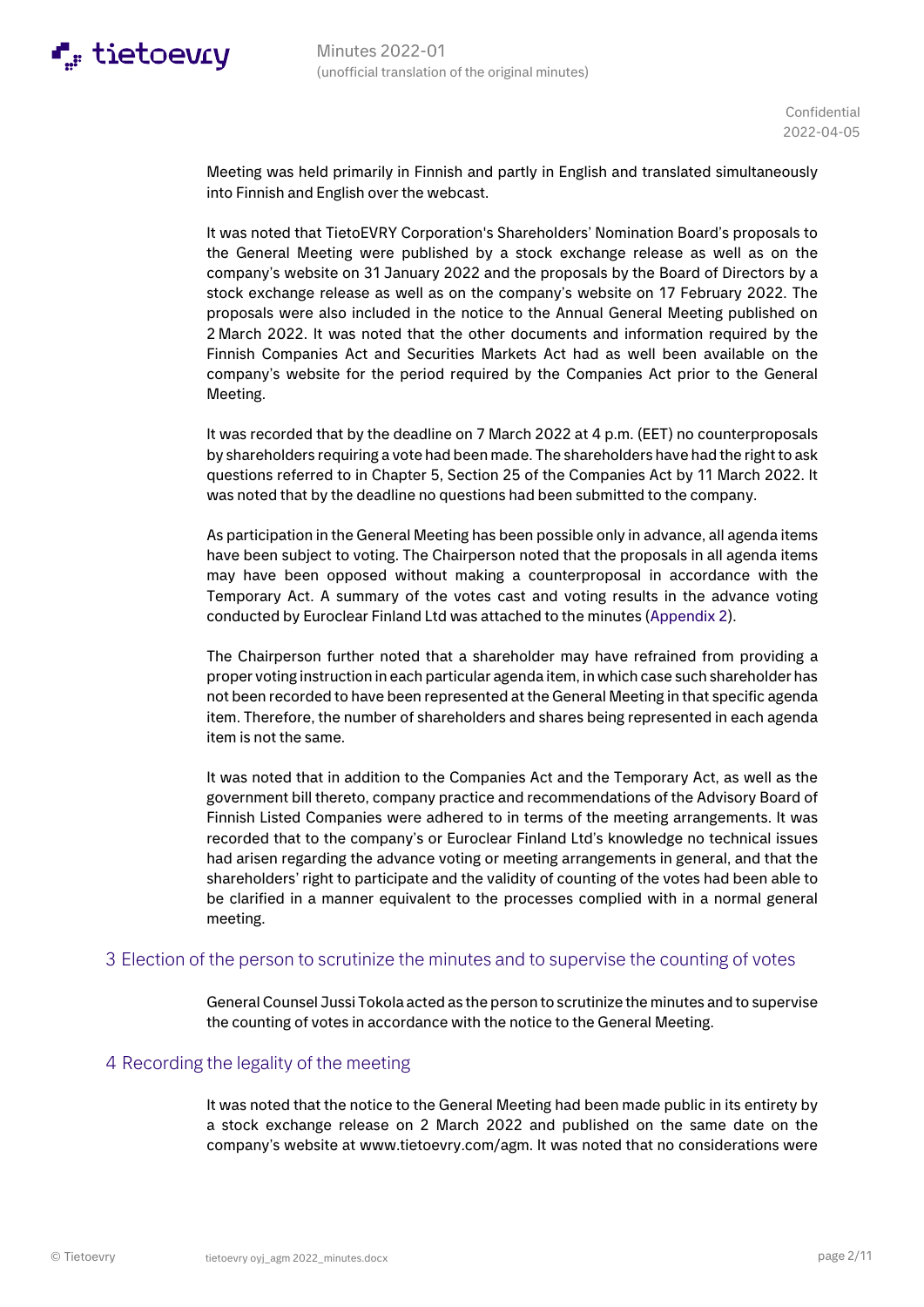

presented to the company regarding the legality of the meeting in the procedure concerning the General Meeting.

It was noted that the General Meeting had been legally convened in accordance with the provisions of Articles of Association, the Companies Act and the Temporary Act and therefore constituted a quorum.

The notice to the meeting was attached to the minutes (Appendix 3).

#### 5 Recording the attendance at the meeting and adoption of the list of votes

The list recording the shareholders who had voted in advance within the advance voting period either in person or by proxy, and who have the right to participate the General Meeting pursuant to Chapter 5, Sections 6 and 6 a of the Companies Act, was presented.

It was recorded that according to section 11 of the Articles of Association, no shareholder is allowed to vote with more than one fifth (1/5) of the votes represented at the meeting, i.e. with more than 15,415,187 votes based on the number of votes cast in advance voting.

It was recorded that 562 shareholders, representing 77,075,938 shares and votes, had participated in the advance voting. The attendance status and list of votes was attached to the minutes (Appendix 1).

## 6 Presentation of the annual accounts, the report of the Board of Directors and the auditor's report for the year 2021

The Chairperson of the Board of Directors Tomas Franzén reported through webcast on the activities of the Board of Directors during the financial year 2021. The President and CEO Kimmo Alkio presented a review of the company's operations during the preceding financial year and at the beginning of the current financial year.

It was recorded that as participation in the General Meeting has been possible only in advance, the company's annual accounts, including the report of the Board of Directors and the auditor's report published by a stock exchange release and on the company's website on 2 March 2022, were deemed to have been presented to the General Meeting.

The documents concerning the annual accounts and the auditor's report were attached to the minutes (Appendices 4 and 5).

#### 7 Adoption of the annual accounts

It was noted that the auditor had no observations on the company's financial statements in the auditor's report.

It was recorded that 77,003,091 shares and votes, representing approximately 65.02% of all shares in the company, participated in the voting. For the adoption of the annual accounts 76,792,687 votes were cast, representing 99.73% of the total votes cast, and against the adoption of the annual accounts 210,404 votes were cast, representing approximately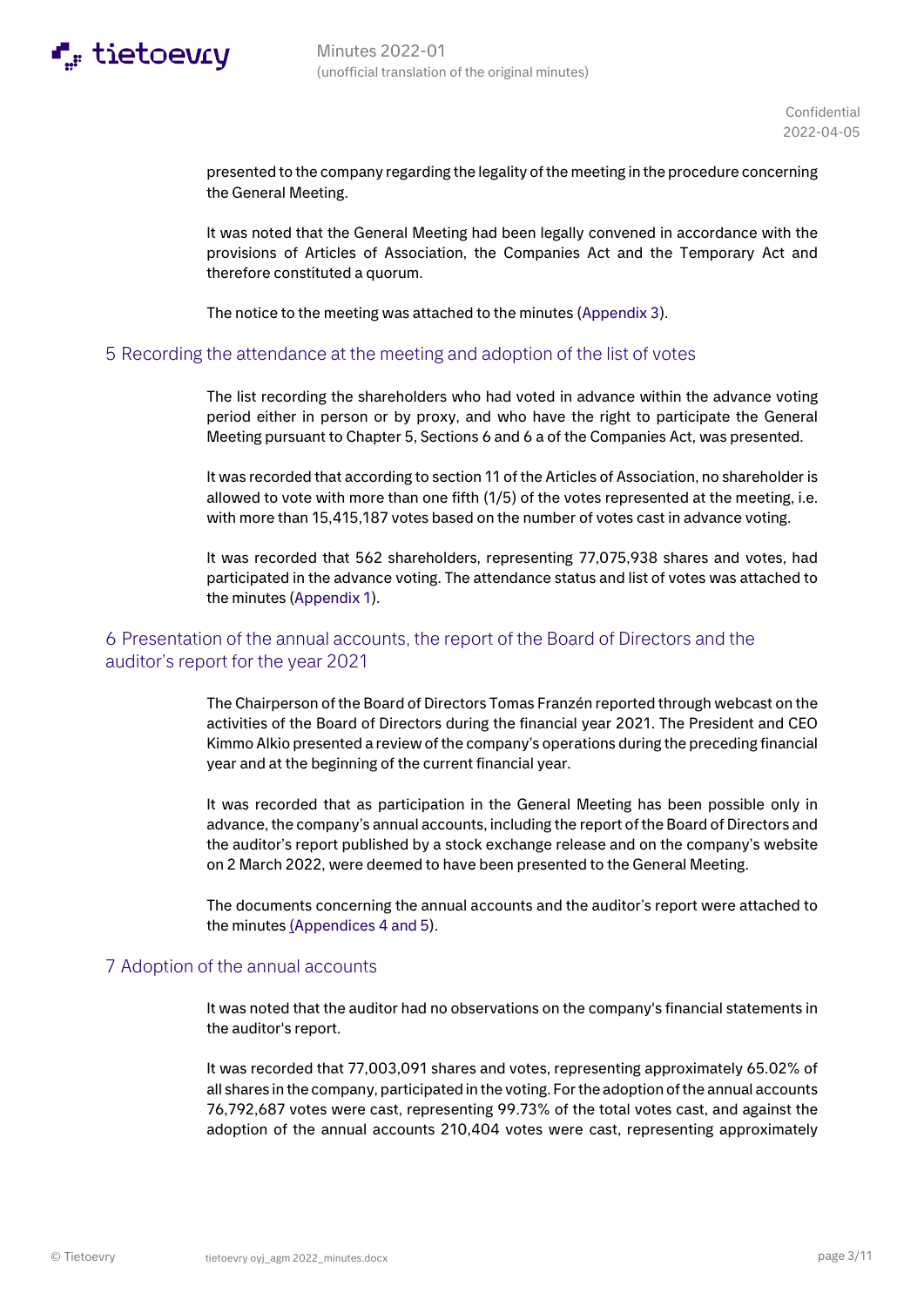

0.27% of the total votes cast. 71,932 shares were represented in the agenda item but abstained from casting a vote.

Based on the voting results, the General Meeting adopted the annual accounts for the financial year 1 January 2021 – 31 December 2021.

## 8 Resolution on the use of the profit shown on the balance sheet and the distribution of dividend

It was noted that in accordance with the proposal attached to the minutes (Appendix 6), the Board of Directors had proposed to the General Meeting that based on the balance sheet to be adopted for the financial year which ended 31 December 2021, a dividend of total EUR 1.40 per share be distributed from the distributable funds of TietoEVRY Corporation in two instalments as follows:

- The first dividend instalment of EUR 0.70 per share shall be paid to shareholders who on the record date for the first dividend instalment on 28 March 2022 are recorded in the shareholders' register held by Euroclear Finland Ltd or the registers of Euroclear Sweden AB or Verdipapirsentralen ASA (VPS). The first dividend instalment shall be paid beginning from 6 April 2022 in accordance with the procedures applicable in Euroclear Finland, Euroclear Sweden and the VPS.
- The second dividend instalment of EUR 0.70 per share shall be paid to shareholders who on the record date for the second dividend instalment on 26 September 2022 are recorded in the shareholders' register held by Euroclear Finland Ltd or the registers of Euroclear Sweden AB or Verdipapirsentralen ASA (VPS). The second dividend instalment shall be paid beginning from 5 October 2022 in accordance with the procedures applicable in Euroclear Finland, Euroclear Sweden and the VPS.

Dividends payable to Euroclear Sweden AB registered shares will be forwarded by Euroclear Sweden AB and paid in Swedish crowns. Dividends payable to VPS registered shares will be forwarded by Nordea Bank Plc's branch in Norway and paid in Norwegian crowns.

It was noted that the dividend proposed by the Board of Directors exceeds the minority dividend pursuant to Chapter 13 Section 7 of the Companies Act.

It was recorded that 77,059,410 shares and votes, representing approximately 65.07% of all shares in the company, participated in the voting. For the proposal of the Board of Directors 76,890,590 votes were cast, representing approximately 99.78% of the total votes cast, and against the proposal of the Board of Directors 168,820 votes were cast, representing approximately 0.22% of the total votes cast. 16,528 shares were represented in the agenda item but abstained from casting a vote.

Based on the voting results, the General Meeting resolved on the distribution of dividend in accordance with the proposal of the Board of Directors.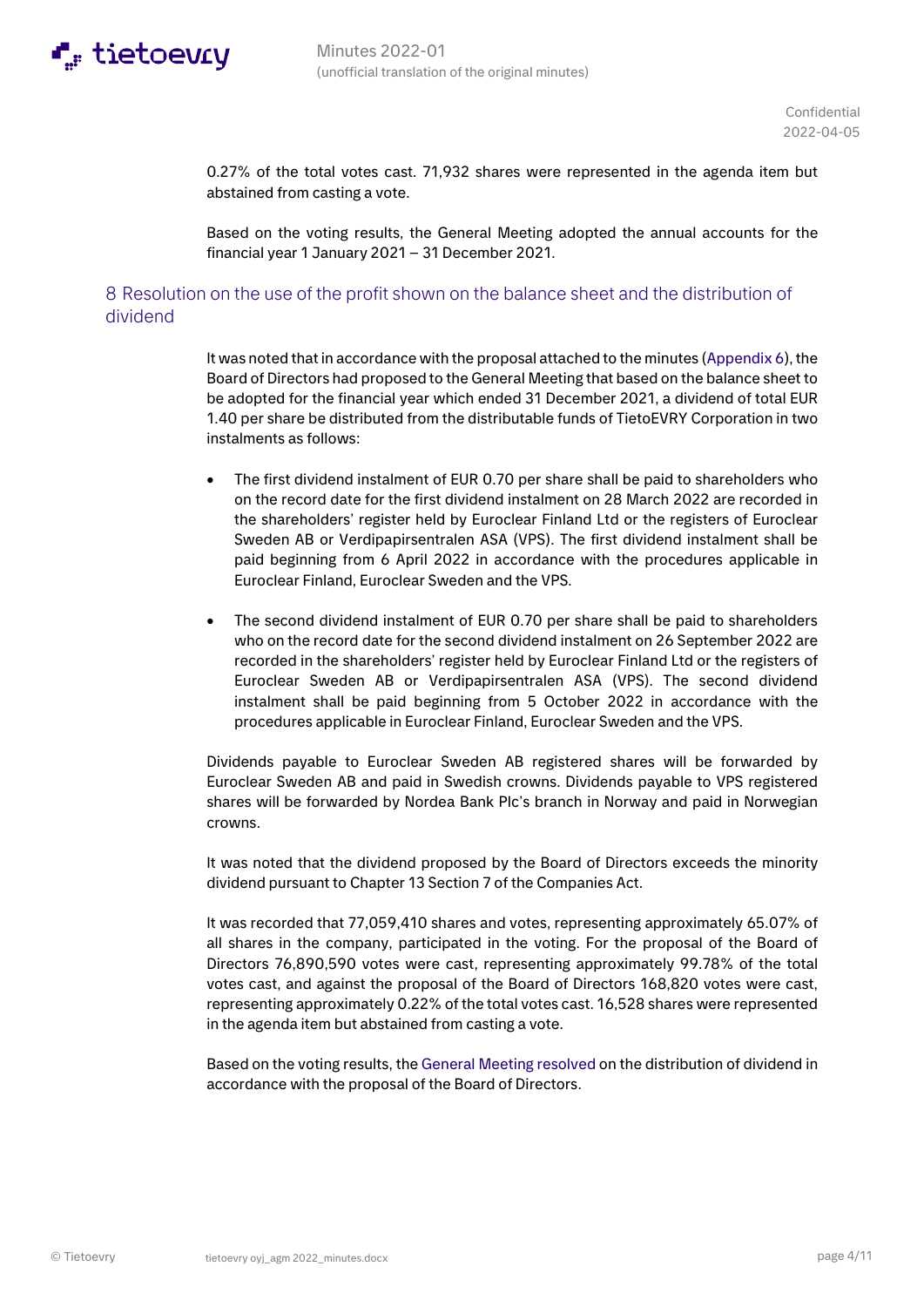

## 9 Resolution on the discharge of the members of the Board of Directors and the CEO from liability

It was recorded that 77,000,863 shares and votes, representing approximately 65.02% of all shares in the company, participated in the voting. For the discharge from liability 76,858,347 votes were cast, representing approximately 99.81% of the total votes cast, and against the discharge from liability 142,516 votes were cast, representing approximately 0.19% of the total votes cast. 72,727 shares were represented in the agenda item but abstained from casting a vote.

It was recorded that persons who had acted as members or deputy members of the Board of Directors and as CEO during the financial year 1 January 2021 – 31 December 2021 were not eligible to participate in the voting in this agenda item.

Based on the voting results, the General Meeting decided to discharge the members and deputy members of the Board of Directors and the CEO from liability for the financial year 1 January – 31 December 2021.

#### 10 Presentation and adoption of the Remuneration Report

The Chairperson of the Board of Directors and Remuneration Committee, Tomas Franzén presented briefly through webcast the company's governing bodies' Remuneration Report approved by the Board of Directors.

It was recorded that as participation in the General Meeting has been possible only in advance, TietoEVRY Corporation's Remuneration Report 2021 published by a stock exchange release and on the company's website on 2 March 2022, is deemed to have been presented to the General Meeting. The Remuneration Report 2021 describes the implementation of the company's Remuneration Policy and provides information on the remuneration of the company's governing bodies during the financial year 2021. The Remuneration Report was attached to the minutes (Appendix 7).

It was recorded that 77,055,939 shares and votes, representing approximately 65.07% of all shares in the company, participated in the voting. For the approval of the remuneration report 72,173,967 votes were cast, representing approximately 93.66 % of the total votes cast, and against the approval of the remuneration report 4,881,972 votes were cast, representing approximately 6.34 % of the total votes cast. 16,523 shares were represented in the agenda item but abstained from casting a vote.

Based on the voting results, it was recorded that the General Meeting resolved to approve the presented Remuneration Report. It was noted that the General Meeting's resolution on the Remuneration Report was advisory.

#### 11 Resolution on the remuneration of the members of the Board of Directors

It was noted that in accordance with the proposal attached to the minutes (Appendix 8), the Shareholders' Nomination Board had proposed to the General Meeting that the remuneration of the Board of Directors elected by the General Meeting be annual fees and increased by approximately 3%.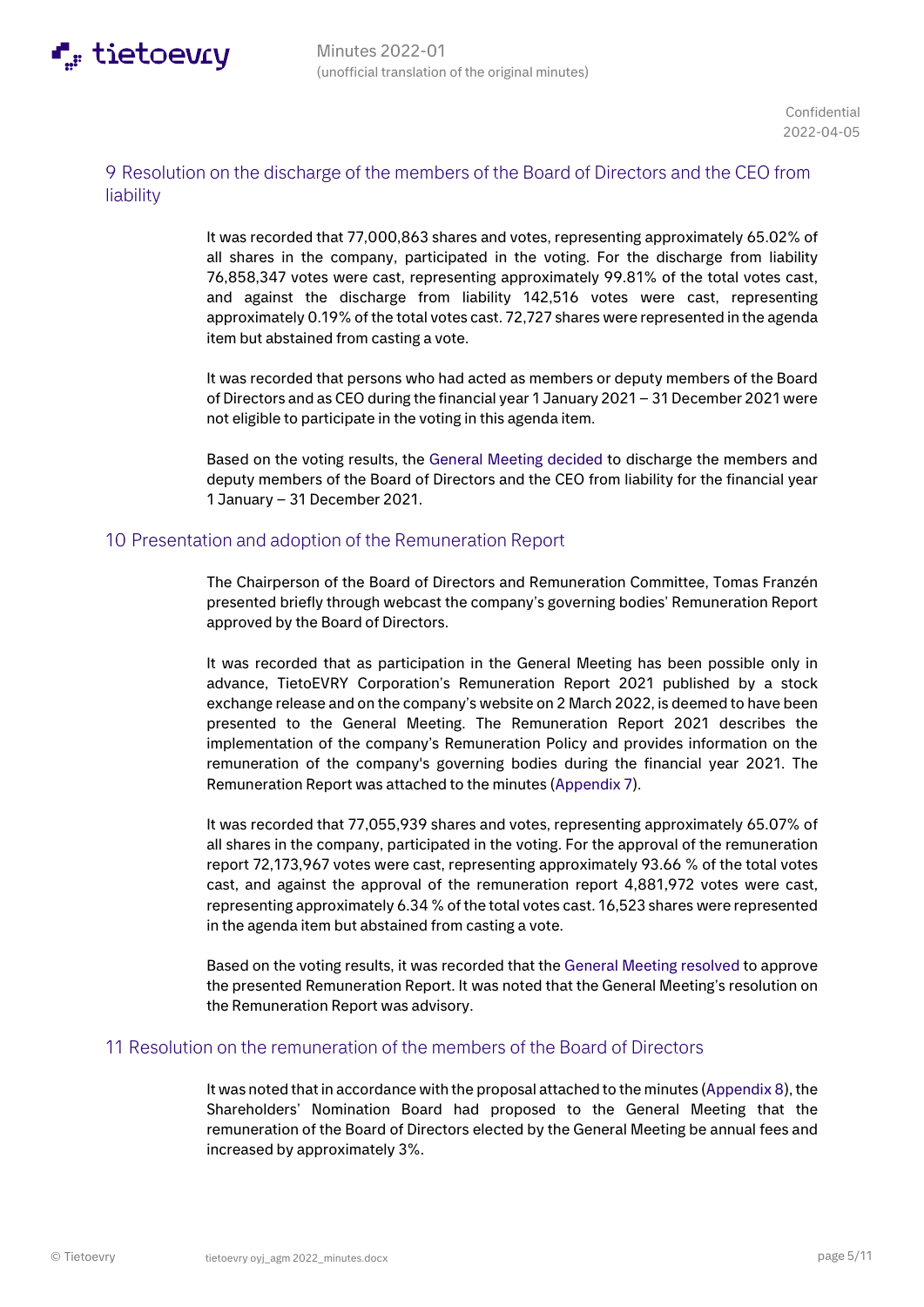

Confidential 2022-04-05

According to the proposal, the annual fees of the Board of Directors elected by the General Meeting would be as follows: EUR 128,500 (2021: EUR 125,000) to the Chairperson, EUR 72,000 (2021: EUR 70,000) to the Deputy Chairperson and EUR 54,500 (2021: EUR 53,000) to the members of the Board of Directors. In addition to these annual fees, it was proposed that the Chairperson of a permanent Board Committee will receive an annual fee of EUR 20,000 and a member of a permanent Board Committee an annual fee of EUR 10,000. It was also proposed that the Board members elected by the General Meeting will be paid EUR 800 for each Board meeting and for each permanent or temporary committee meeting. Further, the remuneration of the employee representatives elected as ordinary members of the Board of Directors will be an annual fee of EUR 15,000.

As described in the proposal, the Shareholders' Nomination Board is of the opinion that further increasing the long-term shareholdings of the members of the Board of Directors will benefit all the shareholders. Every member elected to the Board of Directors by the General Meeting is expected to accumulate, over a five-year period, a shareholding in the company that exceeds his/her one-time annual remuneration.

The Shareholders' Nomination Board had therefore proposed that part of the annual remuneration may be paid in the form of TietoEVRY Corporation shares purchased from the market. An elected member of the Board of Directors may, at his/her discretion, choose from the following five alternatives:

- 1 No cash, 100% in shares
- 2 25% in cash, 75% in shares
- 3 50% in cash, 50% in shares
- 4 75% in cash, 25% in shares
- 5 100% in cash, no shares

According to the proposal, the shares will be acquired directly on behalf of the members of the Board of Directors within two weeks from the release of the company's interim report 1 January–31 March 2022. If the remuneration cannot be delivered at that time due to insider regulations or another justified reason, the company shall deliver the shares later or pay the remuneration fully in cash.

According to the proposal, remuneration of the employee representatives elected as ordinary members of the Board of Directors would be paid in cash.

It was recorded that 77,056,536 shares and votes, representing approximately 65.07% of all shares in the company, participated in the voting. For the proposal of the Shareholders' Nomination Board 76,999,890 votes were cast, representing approximately 99.93% of the total votes cast, and against the proposal of the Shareholders' Nomination Board 56,646 votes were cast, representing approximately 0.07% of the total votes cast. 16,561 shares were represented in the agenda item but abstained from casting a vote.

Based on the voting results, the General Meeting resolved on the remuneration of the Board of Directors in accordance with the proposal of the Shareholders' Nomination Board.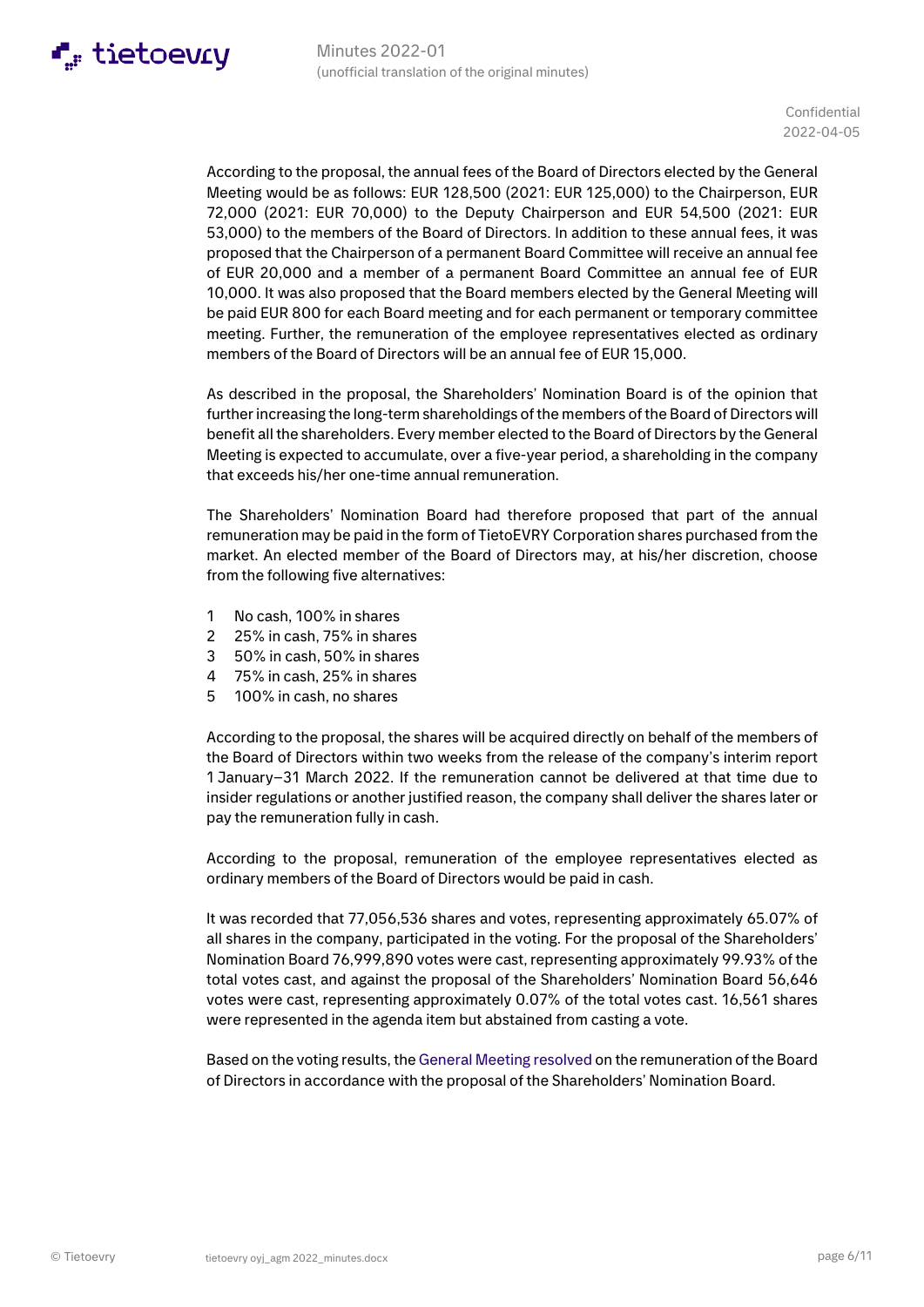

#### 12 Resolution on the number of members of the Board of Directors

It was noted that in accordance with the proposal attached to the minutes (Appendix 8), the Shareholders' Nomination Board had proposed to the General Meeting that the Board of Directors shall have eight (8) members elected by the General Meeting.

It was recorded that 77,055,059 shares and votes, representing approximately 65.07% of all shares in the company, participated in the voting. For the proposal of the Shareholders' Nomination Board 77,014,529 votes were cast, representing approximately 99.95% of the total votes cast, and against the proposal of the Shareholders' Nomination Board 40,530 votes were cast, representing approximately 0.05% of the total votes cast. 17,823 shares were represented in the agenda item but abstained from casting a vote.

Based on the voting results, the General Meeting decided in accordance with the proposal of the Shareholders' Nomination Board that the Board of Directors shall have eight (8) members elected by the General Meeting.

It was recorded that TietoEVRY group has concluded an agreement with the employees in accordance with the legislation on employee representation, under which the employees have the right to appoint two representatives to the Board of Directors as ordinary members of the Board of Directors and to elect personal deputies for each of them.

#### 13 Election of members of the Board of Directors and the Chairperson

It was noted that in accordance with the proposal attached to the minutes (Appendix 8), the Shareholders' Nomination Board had proposed to the General Meeting that the current members of the Board of Directors Timo Ahopelto, Tomas Franzén, Liselotte Hägertz Engstam, Harri-Pekka Kaukonen, Angela Mazza Teufer, Katharina Mosheim, Niko Pakalén and Endre Rangnes be re-elected. Leif Teksum has informed that he is not available for reelection. The Shareholders' Nomination Board had also proposed that Tomas Franzén be re-elected as the Chairperson of the Board of Directors.

It was noted that the term of office of the Board members ends at the close of the next General Meeting, and that all the proposed candidates had given their consent to being elected.

It was recorded that 77,055,639 shares and votes, representing approximately 65.07% of all shares in the company, participated in the voting. For the proposal of the Shareholders' Nomination Board 73,349,663 votes were cast, representing approximately 95.19% of the total votes cast, and against the proposal of the Shareholders' Nomination Board 3,705,976 votes were cast, representing approximately 4.81% of the total votes cast. 17,243 shares were represented in the agenda item but abstained from casting a vote.

Based on the voting results, the General Meeting resolved on the election of members of the Board of Directors and the Chairperson in accordance with the proposal of the Shareholders' Nomination Board.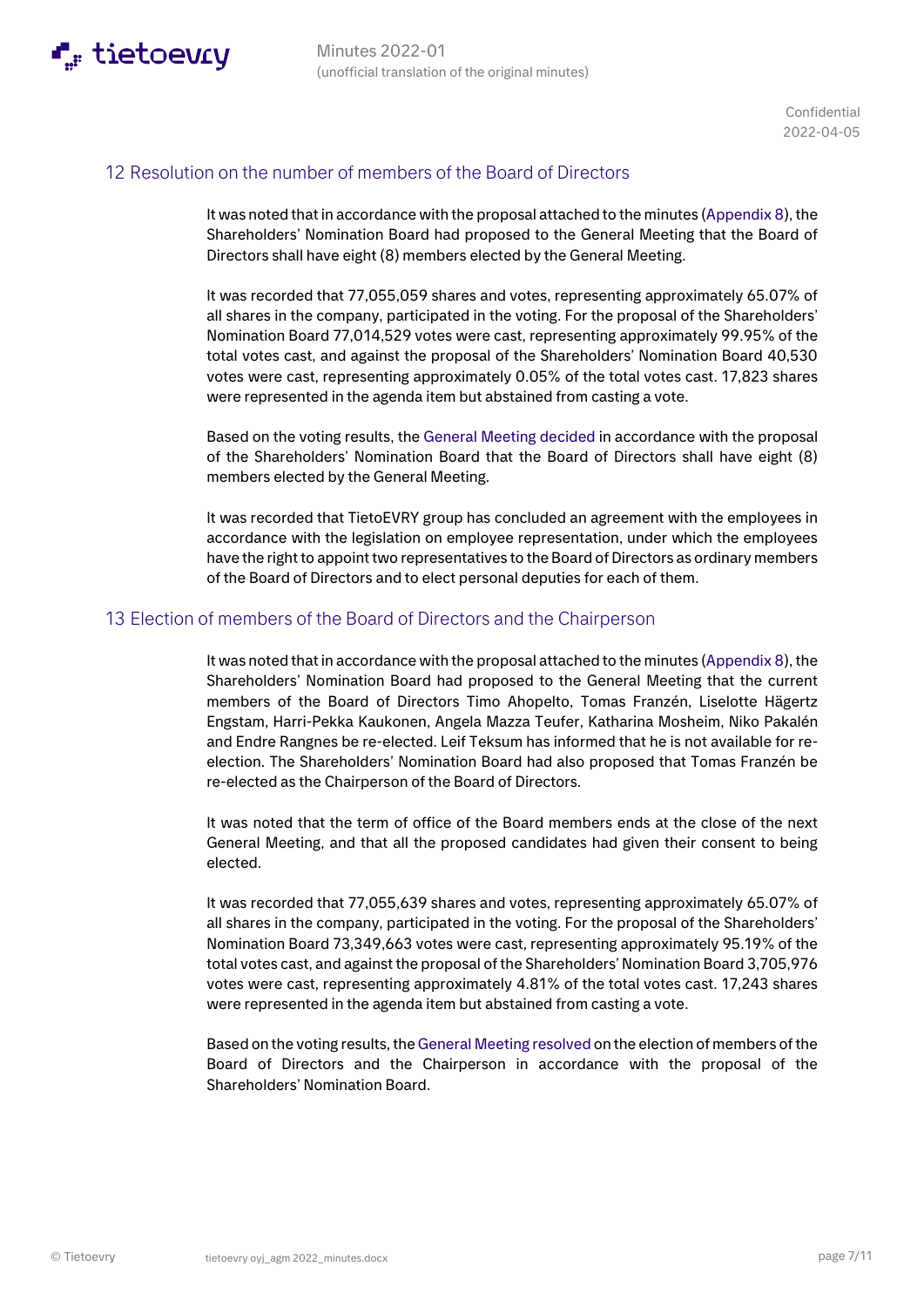

It was recorded that in addition to the above candidates, the company's personnel have elected two members to the Board of Directors and two personal deputy members. Robert Spinelli and Ilpo Waljus have been elected as members and their personal deputies are Sigve Sandvik Lærdal and Tommy Sander Aldrin. Their term of office ends at the close of the next Annual General Meeting.

#### 14 Resolution on the remuneration of the auditor

It was noted that the Board of Directors had proposed to the General Meeting, in accordance with the recommendation of the Audit and Risk Committee, that the auditor to be elected at the General Meeting be reimbursed according to the auditor's invoice and in compliance with the purchase principles approved by the Committee. The proposal of the Board of Directors was attached to the minutes (Appendix 6).

It was recorded that 77,056,099 shares and votes, representing approximately 65.07% of all shares in the company, participated in the voting. For the proposal of the Board of Directors 76,794,606 votes were cast, representing approximately 99.66% of the total votes cast, and against the proposal of the Board of Directors 261,493 votes were cast, representing approximately 0.34% of the total votes cast. 16,523 shares were represented in the agenda item but for which the votes had been rejected as incomplete or abstained from casting a vote.

Based on the voting results, the General Meeting resolved in accordance with the proposal of the Board of Directors that the auditor to be elected be reimbursed according to the auditor's invoice and in compliance with the purchase principles approved by the Audit and Risk Committee.

### 15 Election of the auditor

It was noted that the Board of Directors had proposed to the General Meeting, in accordance with the recommendation of the Audit and Risk Committee, that the firm of authorized public accountants Deloitte Oy be re-elected as the company's auditor for the financial year 2022. The firm of authorized public accountants Deloitte Oy has notified that APA Jukka Vattulainen will act as the auditor with principal responsibility. The proposal of the Board of Directors was attached to the minutes (Appendix 6).

It was recorded that 77,055,167 shares and votes, representing approximately 65.07% of all shares in the company, participated in the voting. For the proposal of the Board of Directors 76,844,603 votes were cast, representing approximately 99.73% of the total votes cast, and against the proposal of the Board of Directors 210,564 votes were cast, representing approximately 0.27% of the total votes cast. 17,823 shares were represented in the agenda item but abstained from casting a vote.

Based on the voting results, the General Meeting resolved in accordance with the proposal of the Board of Directors that Deloitte Oy, a firm of authorized public accountants, was reelected as the auditor of the company for the term of office ending at the end of the next Annual General Meeting.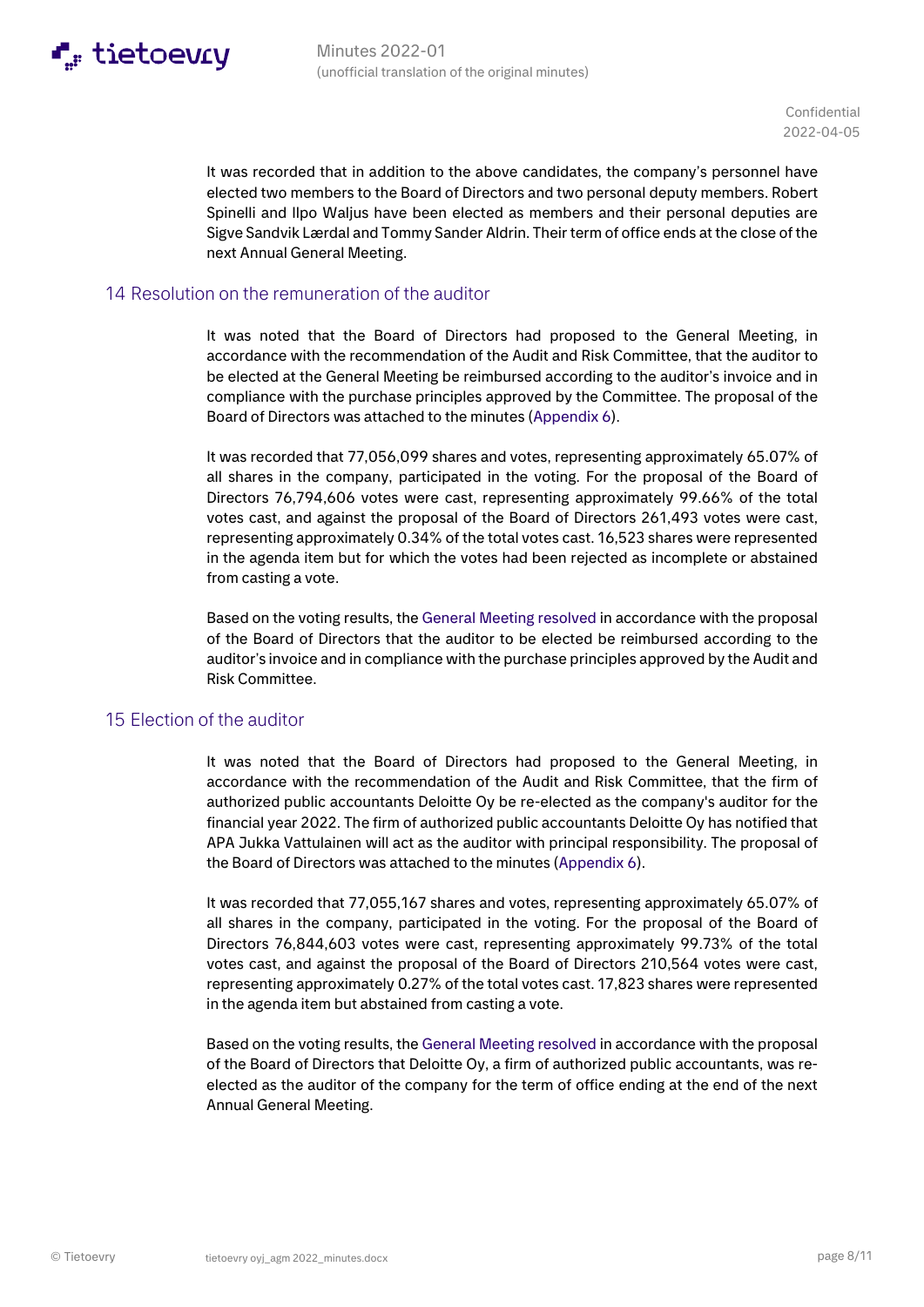

## 16 Authorizing the Board of Directors to decide on the repurchase of the company's own shares

It was noted that in accordance with the proposal attached to the minutes (Appendix 6), the Board of Directors had proposed to the General Meeting that the Board of Directors be authorized to decide on the repurchase of the company's own shares as follows:

- The number of own shares to be repurchased shall not exceed 11,800,000 shares, which currently corresponds to approximately 10% of all the shares in the company. Only the unrestricted equity of the company can be used to repurchase own shares.
- Own shares can be repurchased at a price formed in public trading on the date of the repurchase or at a price otherwise formed on the market.
- The Board of Directors decides how the share repurchase will be carried out. Own shares can be repurchased inter alia by using derivatives. The company's own shares can be repurchased otherwise than in proportion to the shareholdings of the shareholders (directed repurchase).

The authorization cancels previous unused authorizations to decide on the repurchase of the company's own shares. The authorization is effective until the next Annual General Meeting, however, no longer than until 28 April 2023.

It was recorded that 77,042,400 shares and votes, representing approximately 65.06% of all shares in the company, participated in the voting. For the proposal of the Board of Directors 77,005,250 votes were cast, representing approximately 99.95% of the total votes cast and approximately 99.91% of the shares represented in the agenda item. 37,150 votes were cast against the proposal of the Board of Directors, representing approximately 0.05% of the total votes cast and the shares represented in the agenda item. 30,590 shares were represented in the agenda item but abstained from casting a vote.

Based on the voting results, the General Meeting resolved in accordance with the proposal of the Board of Directors to authorize the Board of Directors to decide on the repurchase of the company's own shares.

## 17 Authorizing the Board of Directors to decide on the issuance of shares as well as on the issuance of option rights and other special rights entitling to shares

It was noted that in accordance with the proposal attached to the minutes (Appendix 6), the Board of Directors had proposed to the General Meeting that the Board of Directors be authorized to decide on the issuance of shares as well as on the issuance of option rights and other special rights entitling to shares referred to in chapter 10 section 1 of the Companies Act in one or more tranches as follows:

The number of shares to be issued based on the authorization (including shares to be issued based on the special rights) shall not exceed 11,800,000 shares, which currently corresponds to approximately 10% of all the shares in the company. However, out of the above maximum number of shares to be issued no more than 950,000 shares,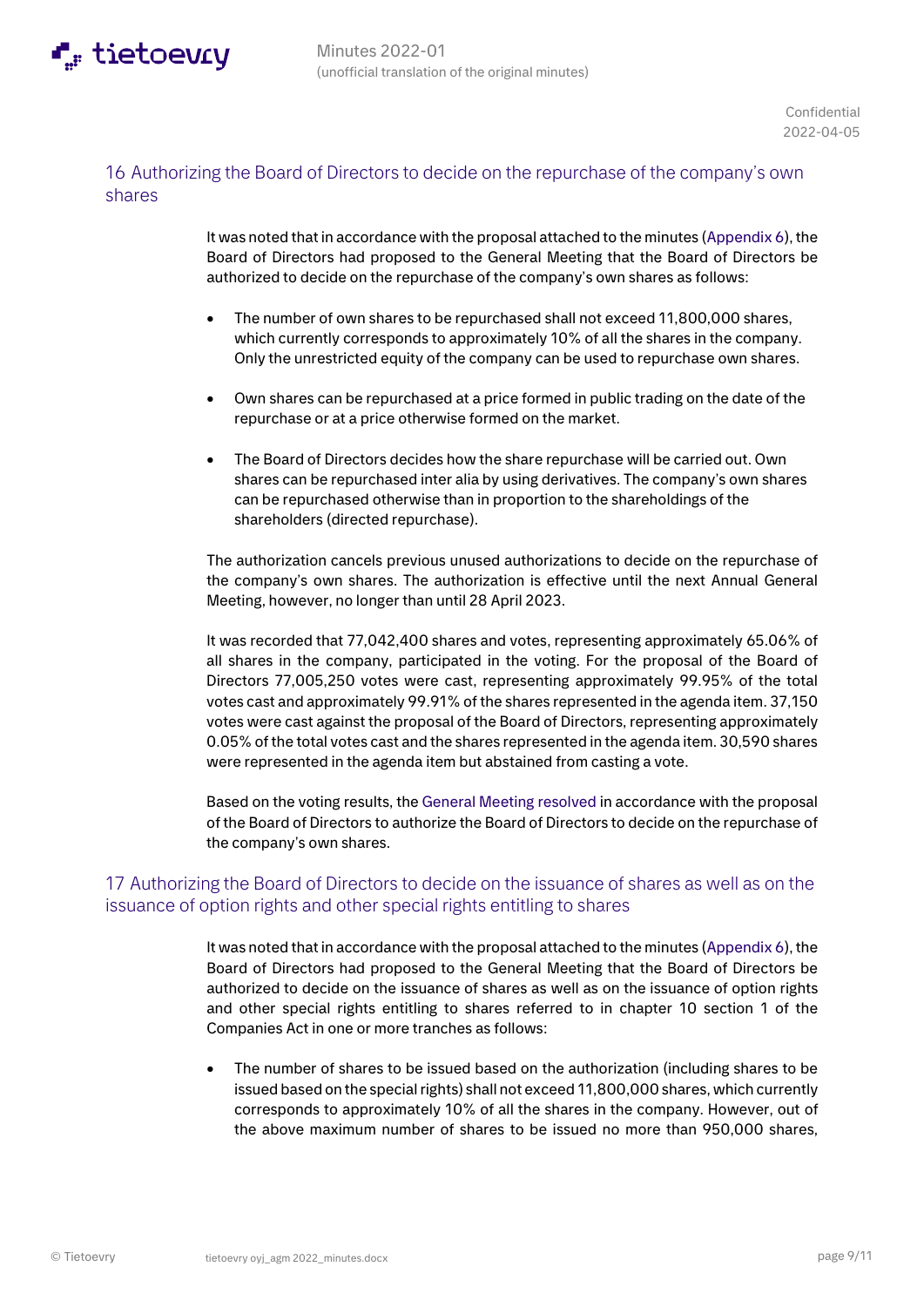

currently corresponding to less than 1% of all of the shares in the company, may be issued as part of the company's share-based incentive programs.

• The Board of Directors decides on the terms and conditions of the issuance of shares as well as of option rights and other special rights entitling to shares. The authorization concerns both the issuance of new shares as well as the transfer of treasury shares. The issuance of shares as well as of option rights and other special rights entitling to shares may be carried out in deviation from the shareholders' pre-emptive right (directed issue).

The authorization cancels previous unused authorizations to decide on the issuance of shares as well as on the issuance of option rights and other special rights entitling to shares. The authorization is effective until the next Annual General Meeting, however, no longer than until 28 April 2023.

It was recorded that 77,041,550 shares and votes, representing approximately 65.05% of all shares in the company, participated in the voting. For the proposal of the Board of Directors 67,231,890 votes were cast, representing approximately 87.27% of the total votes cast and approximately 87.23% of the shares represented in the agenda item. 9,809,660 votes were cast against the proposal of the Board of Directors, representing approximately 12.73% of the total votes cast and the shares represented in the agenda item. 31,655 shares were represented in the agenda item but abstained from casting a vote.

Based on the voting results, the General Meeting resolved in accordance with the proposal of the Board of Directors that the Board of Directors be authorized to decide on the issuance of shares as well as on the issuance of option rights and other special rights entitling to shares.

#### 18 Amendment to the Articles of Association

It was noted that in accordance with the proposal attached to the minutes (Appendix 6), the Board of Directors had proposed to the General Meeting that section 1 of the Articles of Association be amended to read as follows:

"1 § Company name and domicile

The company name in Finnish is Tietoevry Oyj, in Swedish Tietoevry Abp and in English Tietoevry Corporation.

The domicile of the company is Espoo, Finland."

It was recorded that 77,055,059 shares and votes, representing approximately 65.07% of all shares in the company, participated in the voting. For the proposal of the Board of Directors 77,055,059 votes were cast, representing 100% of the total votes cast and approximately 99.98% of the shares represented in the agenda item, and against the proposal of the Board of Directors no votes were cast. 17,931 shares were represented in the agenda item but abstained from casting a vote.